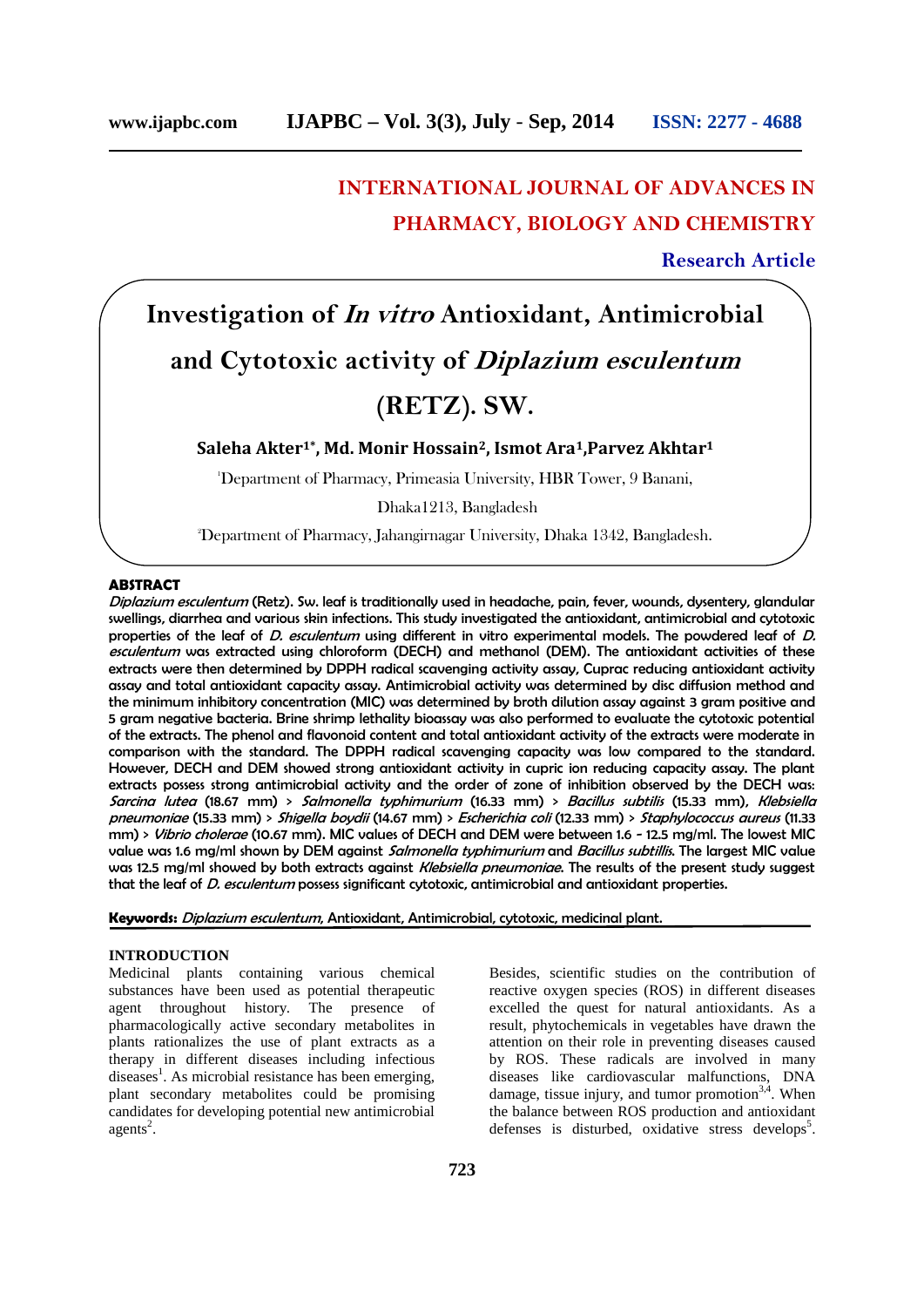Excessive oxidative stress imposes a risk to human health with a good correlation to degenerative<br>diseases. chronic inflammatory processes<sup>6</sup>. inflammatory  $\overline{processes}^6$ . cardiovascular diseases and cancer<sup>7</sup>. Previous studies have established that ROS can cause tissue damage and act as signaling molecules in the pathogenesis of inflammation and carcinogenesis. Antioxidants could prevent accumulation of these ROS and can be used for the treatment of these diseases $\delta$ . Therefore, there has always been a particular interest in finding natural antioxidants from plant materials. Vegetables consumed either as fresh or cooked could be a great source of natural medicines along with their role as potential nutrients such as carbohydrate, protein, dietary fiber, vitamins and minerals, they are also known for their therapeutic value.

*Diplazium esculentum* (Retz.) Sw. is a common pteridophytes from the family Athyriaceae. It is locally known as 'Dheki Shak' and distributed widely in Bangladesh. It is considered as high economic value fern amongst the natives of Bangladesh. This plant can attain an average height of 0.5 to 2.5m. The dried rhizomes are used as insecticides and decoction is used to cure haemoptysis and  $\text{cough}^9$ . Besides, the tribal communities, ethnic groups and folklore throughout the world are utilizing various parts of this plant like rhizome, stem, fronds, pinnae and spores in various ways for the treatment of various ailments since ancient time. Mainly the leaves are used in headache, pain, fever and wounds $^{10,11}$ . This plant is also used in dysentery, glandular swellings, indigestion, diarrhea and various skin infections<sup>12</sup> . The plant contains steroids, triterpenoids, phenols, flavones, flavonoids such as myrcetin and alphatocopherol<sup>13,14</sup>. Pharmacological properties such as laxative<sup>15</sup>, anti-inflammatory<sup>11,16</sup>, antioxidant<sup>17</sup>, anthelmintic<sup>18</sup>, antimicrobial<sup>19</sup>, cytotoxic<sup>19</sup> activities have been reported. The traditional use of *D. esculentum* in different infectious and inflammatory diseases and lack of scientific study evaluating its traditional uses have convinced us to design the present study to evaluate the antimicrobial , antioxidant and cytotoxic activity of the leaf of *D. esculentum*.

# **MATERIALS AND METHODS**

# **Plant materials and extract preparation**

Leaf of *D. esculentum* was collected from Tangail district of Bangladesh in December, 2012. The collected sample was identified by the experts of National Herbarium, Mirpur, Dhaka, Bangladesh (Accession No. 37939) where a voucher specimen has been deposited for further reference. The leaves were then washed, dried and grounded and 400 g of the dried powder was taken in two different beakers

in equal amount. The samples were macerated with 450 ml chloroform and 450 ml methanol for seven days with occasional stirring. Then they were filtered, dried and the yield was 12% and 18% respectively .The percentage extract yield was estimated using the formula: Dry weight/Dry material weight x  $100^{20}$ .

## **Chemicals**

Sodium nitroprusside was obtained from BDH Chemicals Ltd., Poole, England; Griess reagent from Roch-light Ltd., Suffolk, England; Sodium Phosphate (Na3PO4) from Merck, Mumbai, India; Ammonium Molybdate from Merck DGaA, Germany; Quercetin from Sigma Chemicals, USA; Ascorbic acid from SD Fine chem. Ltd., Biosar, India. 1, 1-Diphenyl-2 picryl hydrazyl (DPPH) and quercetin were purchased from Sigma Chemical Co. (St., Louis, USA). Gallic acid, Folin Ciocalteu reagent, and were purchased from Merck Co. (Germany).

# **Microorganisms**

Pure culture of *Escherichia Coli*, *Staphylococcus aureus*, *Vibrio cholerae*, *Salmonella typhimurium*, *Sarcina leutea*, *Klebsiella pneumoniae*, *Bacillus subtilis* and *Shigella boydii* were obtained from the Microbiology laboratory of Department of Pharmacy, Primeasia University, Dhaka, Bangladesh (106 CFU  $ml^{-1}$ ).

# **Phytochemical screening**

The crude extracts of *D. esculentum* were tested for the detection of the presence of plant secondary metabolites following standard procedures $2<sup>1</sup>$ .

# **Determination of Total Polyphenol content**

The content of total phenolic compounds in the extracts was determined by Folin-Ciocalteu reagent<sup>22</sup>. 1 ml of extract (200  $\mu$ g/ml) was mixed with 500  $\mu$ l of Folin- Ciocalteu reagent and 4 ml of 7.5% sodium carbonate solution. The mixture was then incubated for 1 h at 20°C. The absorbance of the solution was measured at 765 nm against blank. The total content of phenolic compounds was calculated in gallic acid equivalents (GAE) with the formula:  $A = (C \times V) /$ m; where A is the total content of phenolic compounds, mg/g plant extract in GAE; C is the concentration of gallic acid obtained from the calibration curve, mg/ml; V is the volume of extract in ml and m is the weight of plant extract in g.

### **Determination of total flavonoid content**

The total flavonoid content of the crude extracts was determined using standard procedure<sup>23</sup>. 1 ml of extract solution (100  $\mu$ g/ml) or quercetin (standard)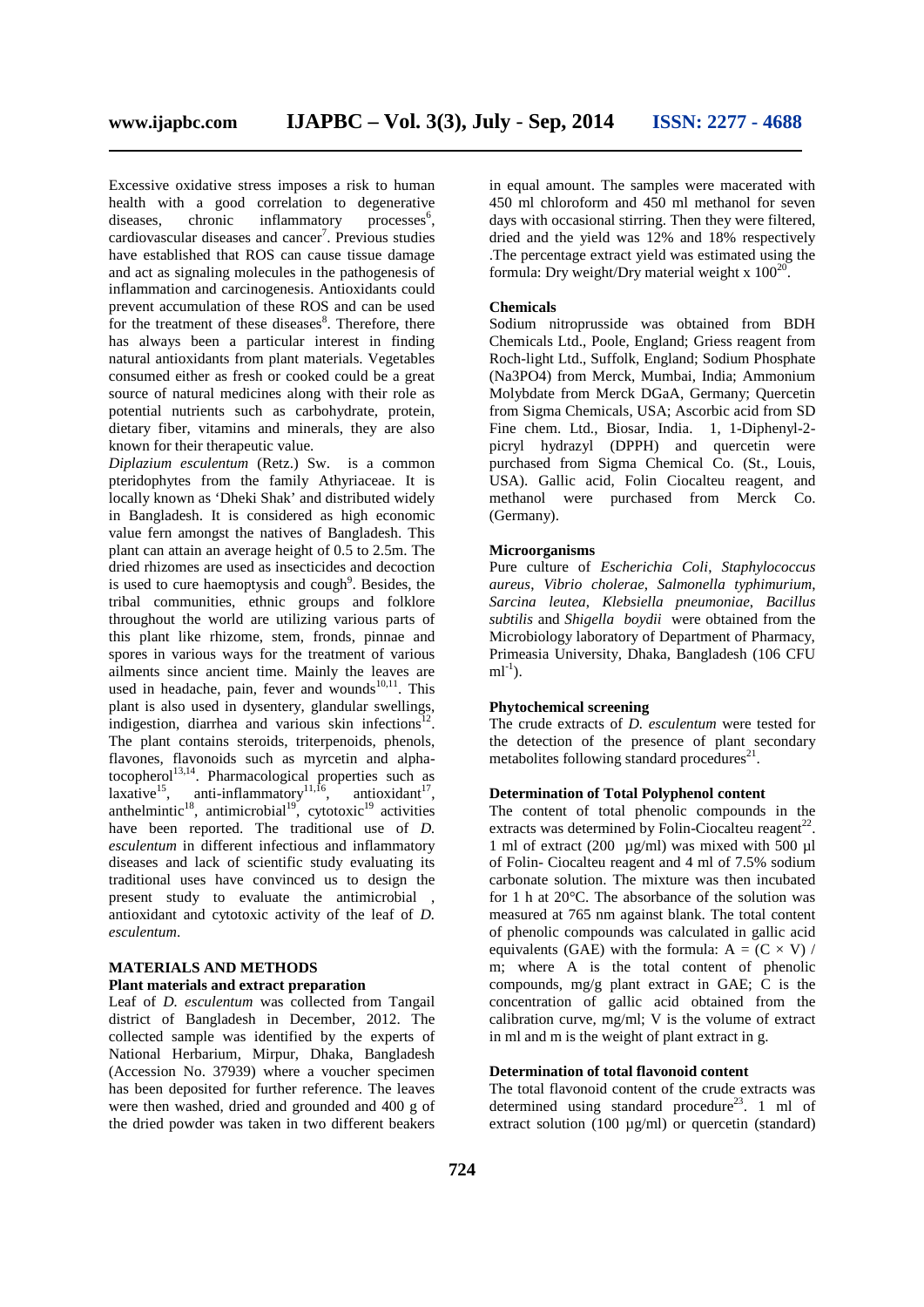in different concentrations were mixed with 3 ml methanol, 200 ul (10%) aluminium chloride solution and 200  $\mu$ l (1 M) potassium acetate solution. Then 5.6 ml of distilled water was added to the mixture and incubated for 30 min at room temperature. The absorbance of the solution was measured at 415 nm against blank. The total content of flavonoid compounds in plant extracts were calculated and at 37° C for 24 h. expressed as mg of quercetin equivalents (QE) / gm of extract.

# **Determination of total antioxidant capacity**

Total antioxidant capacities of the extracts were determined by the phosphomolybdenum method $^{24}$ . 0.3 ml of extract was mixed with 3 ml of reagent solution and were incubated at 95°C for 90 min. The reduction of Mo (VI) to Mo(V) by the extracts and the formation of a green phosphate/Mo(V) complex at acid pH forms the basis of this method. The reaction solution is then cooled to room temperature and the absorbance was measured at 695 nm against blank. The antioxidant activity of the extract was expressed as the number of equivalent of ascorbic acid.

# **DPPH Assay**

The 1, 1-diphenyl-2-picrylhydrazyl (DPPH) free radical scavenging by the extracts was determined by standard procedure<sup>25</sup>. 200 µl of the plant extract of different strength (5, 25, 50, 100, 500  $\mu$ g/ml) was mixed with 2 ml of a 0.004% methanol solution of DPPH. After 30 min, the absorbance was determined at 517 nm using a UV spectrophotometer (Shimadzu, UV-1601PC) against a blank. Absorbance of DPPH solution without the extract or standard agent was used as control. The percentage scavenging activity of the extracts was calculated with the formula: % scavenging activity =  $\{(A0 - A1)/A0\} \times 100$ ; where A0 is the absorbance of the control and A1 is the absorbance of the extract or standard.

# **Cupric ion reducing antioxidant capacity assay**

The cupric ion reducing capacities of the plant extracts were performed by standard method<sup>26</sup>. 1.0 ml of  $0.01$  M CuCl<sub>2</sub>.2H<sub>2</sub>O solution was mixed with 500 µl of plant extract or standard of different concentrations (5, 25, 50, 100, 200 μg/ml). Then 1.0 ml of ammonium acetate buffer (pH 7.0) and 1.0 ml of 0.0075 M of neocaproine solution was mixed. Then 600 μl of distilled water was added and the final volume of the mixture was adjusted to 4.1 ml. The total mixture was then incubated for 1 h at room temperature. The absorbance of the solution was measured at 450 nm using UV spectrophotometer against blank.

# **Screening of antimicrobial activity**

The disc diffusion method was used to test for antimicrobial activity of the plant extracts<sup>27</sup>. Briefly, the extract solution was prepared at a concentration of 300 µg/ml. Then the paper discs were impregnated by using the extract and placed onto the nutrient agar media inoculated with the test bacteria and incubated Azithromycin  $(30 \text{ µg/disc})$ (oxoid,UK) were used as positive control and blank discs (impregnated with solvents followed by evaporation) were used as negative control. After incubation the culture plates were examined and the zones of inhibition were measured in mm scale. For each test the mean of triplicate results were taken.

# **Determination of minimum inhibitory concentration (MIC)**

Determination of the minimum inhibitory concentration (MIC) was carried out using the broth dilution method<sup>28</sup>. In brief 1.0 ml of the reconstituted extract solution at a concentration of 200 mg/ml was added to another test tube containing 1 ml of sterile broth so as to obtain a concentration 100mg/ml. 1 ml of this solution was transferred to another test tube till the 10th test tube was reached. The 11th test tube did not contain any extract, but a solution of pure solvent served as negative control. Then 1 ml of an 18 h old culture of each of the organisms earlier adjusted at 106 CFU/ml was put into each tube and thoroughly mixed. The tubes were incubated at  $37^{\circ}$  C for 24 h and observed for growth of bacteria in form of turbidity. The test tube with the lowest dilution with no detectable growth by visual inspection was considered the MIC.

# **Cytotoxic activity**

The cytotoxic activity of the crude extracts was investigated using Brine shrimp lethality bioassay<sup>29</sup>. *Artemia salina* leaches were collected and taken in a small tank of water at  $37^{\circ}$ C with constant oxygen supply to allow hatching of the shrimps for two days and to mature as nauplii. 5 ml of seawater was taken in each vial. Specific volume of the test samples were taken and dissolved in specific volume of dimethyl sulfoxide (DMSO) to get stock solutions. Then a series of solutions of varying concentrations were prepared from the stock solution by serial dilution method and was added to the vials. The concentrations of the obtained solutions in the vials were as 1 µg/ml, 5 µg /ml, 10 µg /ml, 20 µg /ml, 50 µg/ml, 100 µg/ml, 200 µg/ml and 500 µg/ml. 10 nauplii were added by micropipette to each of the vials. After 24 h, the vials were inspected using a magnifying glass and the number of survived nauplii in each vial was counted and the percentage of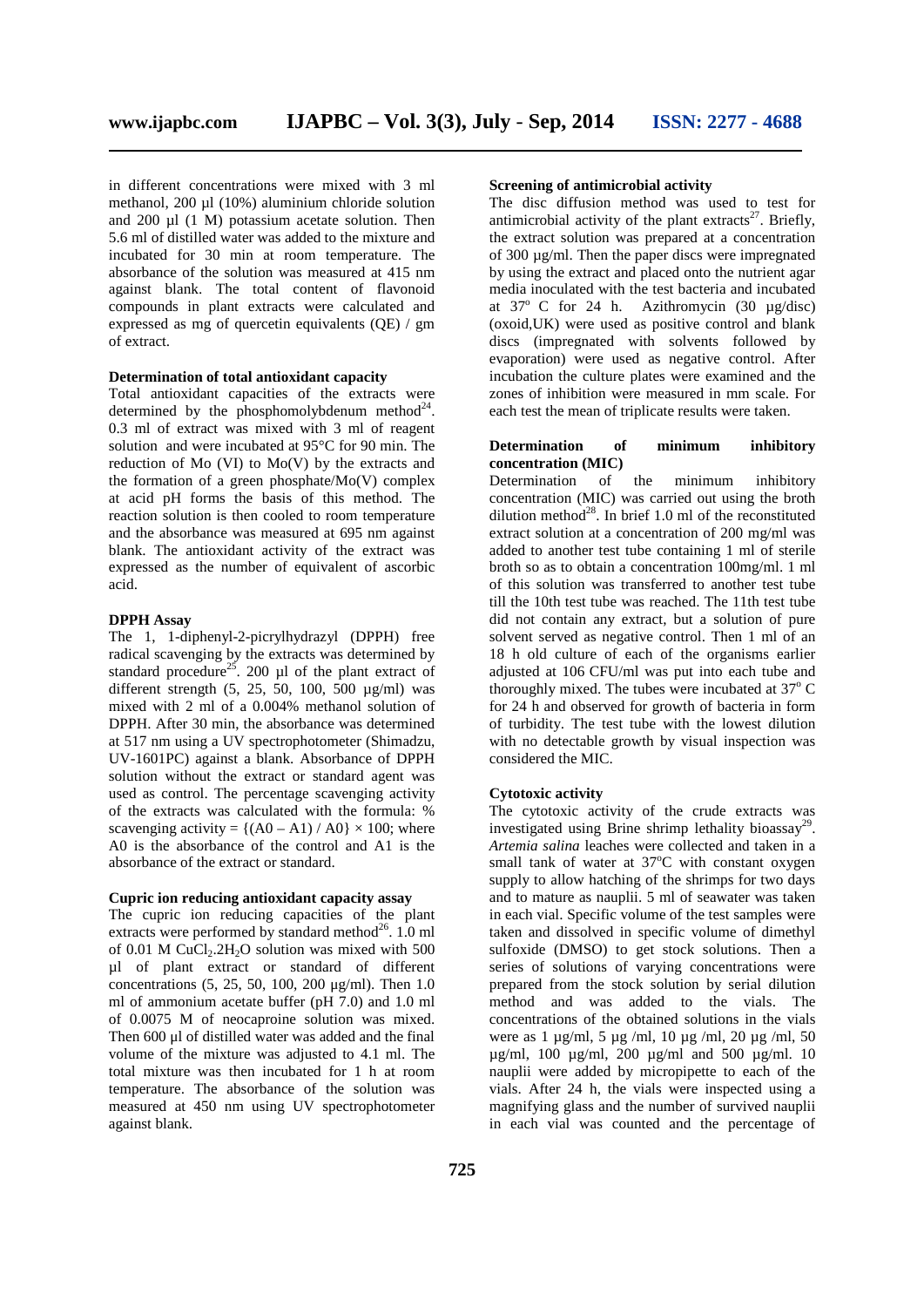lethality of the brine shrimp nauplii was calculated for each concentration.

#### **Statistical analysis**

Analyses were performed in duplicates for antioxidant studies and triplicates for antimicrobial study. Data were presented as mean ± SD. SPSS 11.5 was used to calculate the  $LC_{50}$  in cytotoxicity study using probit chart.

# **RESULTS**

## **Phytochemical screening**

Phytochemical screening revealed the presence of various plant secondary metabolites listed in table 1 in the DEM extract of leaves of *D. esculentum* while the DECH extract gets no result for Carbohydrate, tannin and alkaloid.

# **Total phenol, flavonoid content and total antioxidant activity**

Table 2 shows the total phenol, flavonoid and total antioxidant activity of the DECH and DEM extracts. The phenol contents of DECH and DEM is low compared to standard, the flavonoid content of DECH and DEM is high and the total antioxidant capacity (TAC) of two extracts DECH and DEM showed higher antioxidant activity compared to standard Ascorbic Acid at all the concentrations.

### **DPPH radical scavenging activity**

Table 3 shows the free radical scavenging activity of DECH and DEM. The  $IC_{50}$  of DECH and DEM were 95669.52 and 5907.53 while the  $IC_{50}$  of the standard antioxidant Ascorbic acid was 13.76. In terms of DPPH radical scavenging activity it can be said on the basis of the results that the plant extracts had lower activity compared with the standard.

# **Cupric ion reducing capacity**

Cupric ion reducing capacity of DECH and DEM was investigated and compared with standard Ascorbic acid (AA). At concentrations of 5, 25, 50, 100, 200 µg/ml, the absorbance of the two extracts showed steady increase in their absorbance and the trend is similar to AA (Figure 1). As the increase in absorbance indicates increased reducing capacity so it can be said that the plant extractives have significant antioxidant activity and the activity increased with the increasing concentration of the extracts.

# **Antimicrobial Activity**

The antimicrobial activity of DECH and DEM extracts of *D. esculentum* leaves is shown in Table 4 in a comparative way with standard antibiotic disc Azithromycin (30 µg/disc). The present study revealed that the zone of inhibition observed by DECH and DEM is almost similar and they didn't vary significantly. The antimicrobial activity is significant compared to standard. The highest zone of inhibition is observed for *Sarcina lutea* of 18.67 mm followed by *Salmonella typhimurium* (16.33 mm). On the other hand, in DEM the highest zone of inhibition is found from *Samonella typhimuriun* 16.67 mm followed by *Klebsiella pneumonia* 15.33 mm. The order of zone of inhibition of DECH is *Sarcina lutea* (18.67 mm) > *Salmonella typhimurium* (16.33 mm) > *Bacillus subtilis* (15.33 mm), *Klebsiella pneumoniae* (15.33 mm) > *Shigella boydii* (14.67 mm) > *Escherichia coli* (12.33 mm) > *Staphylococcus aureus* (11.33 mm) > *Vibrio cholerae* (10.67 mm). And the order of zone of inhibition for DEM is *Bacillus subtilis* (19.67 mm) > *Salmonella typhimurium* (16.67 mm), *Shigella boydii* (16.67 mm) > *Klebsiella pneumoniae* (15.33 mm) > *Sarcina lutea* (14.67mm) > *Escherichia coli* (13.67 mm), *Vibrio cholerae* (13.33mm) > *Staphylococcus aureus* (11.33 mm). All the extracts were found very effective against both *Salmonella typhimurium* and *Sarcina lutea*. The extracts showed relatively lower antimicrobial activity against *Klebsiella pneumoniae*. Positive control /standard Azithromycin produced significant zones of inhibition against all the tested bacteria while no zone of inhibition was observed by the negative control which implies that the solvents have no involvement in the antimicrobial activity of the extracts.

# **Minimum inhibitory Concentration (MIC)**

The result of minimum inhibitory concentration assay is shown in table 5. MIC values of DECH and DEM extracts were found between 1.6 -12.5 mg/ml. The best MIC value was 1.6 mg/ml obtained by DEM against *Salmonella typhimurium* and *Bacillus subtillis*. The lowest MIC value was 12.5 mg/ml obtained by both extracts against *Klebsiella pneumoniae*.

# **Cytotoxic activity**

In Brine shrimp lethality bioassay both extracts produced concentration dependent increment in percent mortality of Brine Shrimp nauplii indicating the possible presence of cytotoxic principles in these extracts (Figure 2). The  $LC_{50}$  values of DECH and DEM were 1.87 μg/ml and 1.62 μg/ml compared to the  $LC_{50}$  of standard anticancer drug Vincristine Sulphate 0.66 μg/ml (Table 6).

#### **DISCUSSION**

The antioxidant activity of the extracts were found in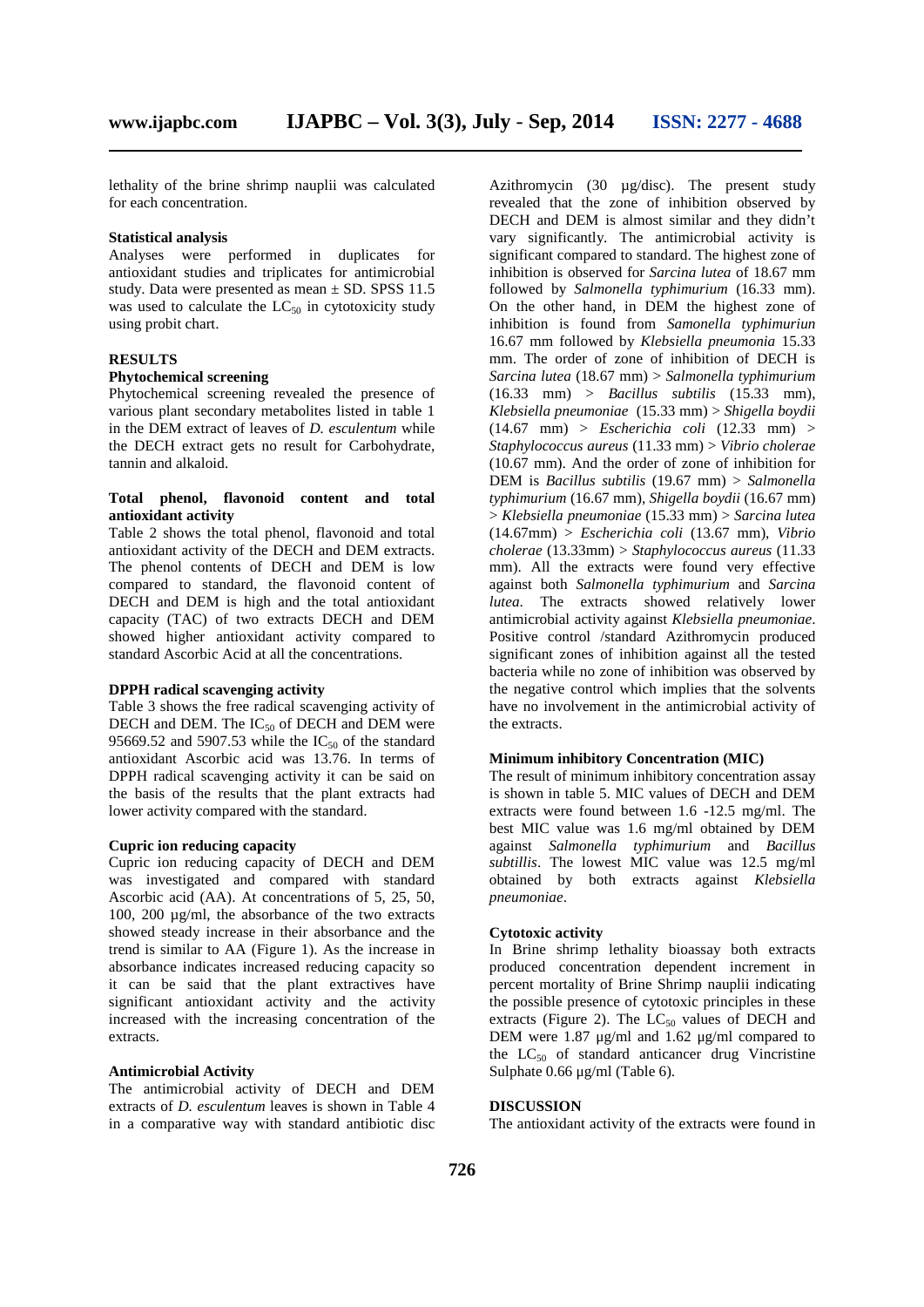different methods which indicates the involvement of multiple mechanisms. The total antioxidant potentials of DECH and DEM were calculated from their ability to reduce the reduction of Mo (VI) to Mo (V) and formation of a green phosphate /Mo (V) complex at acid pH. All the extracts showed good total antioxidant activity. The antioxidant capacity of the extracts may be due to the presence of the phenolics and flavonoids which is also supported by the phytochemical screening showing positive results for the presence of phenols and flavonoids $14,30$ . .

DPPH free radical scavenging is an well accepted method by which antioxidant properties of plant extractives can be evaluated .The effect of antioxidants on DPPH radicals is believed to be due to their hydrogen donating ability and inhibiting lipid peroxidation<sup>31</sup>. Free radical scavenging is a significant feature to various plants extracts which is very important to prevent the detrimental involvement of free radicals in various diseases like cancer<sup>32</sup>. The  $IC_{50}$  values of DECH and DEM is far greater than the standard Ascorbic acid which indicates the involvement of other mechanisms other than DPPH radical scavenging activity of the antioxidant activity of *D. esculentum*.

Poly phenols are major plant compounds having antioxidant activity which have been claimed to have anticancer activity<sup>33</sup>. This activity is thought to be mainly due to their redox properties which play an important role in absorbing and neutralizing free radicals, receiving singlet and triplet oxygen or decomposing peroxides. Phenolics are important components of plant and many of the components of plant and many pharmacological effects exerted by plant could be attributed to the presence of valuable constituents contained in plant<sup>34</sup>. The results of the present work suggest that strong antioxidant activity of plant material thus can be correlated with a good phenolic content.

Flavonoids are polyphenols commonly found in fruits, vegetables and plants. Flavonoids contribute significantly as natural antioxidant. Flavonoids have been shown to possess antimutagenic and antimalignant effect along with its role in preventing diseases like cancer and inhibiting low density lipoprotein (LDL) oxidation induced by free radicals. Flavonoids have also shown activity as antibacterial, antiviral, antitumor and anti-inflammatory activities $32,35,36$ . Flavonoids have also shown activity as a chemopreventive agent through their effect on signal transduction in cellular proliferation and angiogenesis $37$ . Results of the present study revealed that the level of flavonoid content is significant in DECH and DEM extracts (Table 1) of *D. esculentum*. Cupric ion reducing capacity assay is a simple

method for the antioxidant capacity assay for dietary polyphenols, vitamin C and vitamin E which utilizes the copper  $(II)$ - neocuproine  $(Cu(II)$ -Nc) reagent as the chromogenic oxidant<sup>38</sup>. The color was due to the Cu (I)-Nc chelate formed. The CUPRAC absorbance of the extracts could be due to the reduction of Cu (II)-neocuproine reagent by the hydroxylated probe which may be decreased in the presence of .OH scavengers and the difference being proportional to the scavenging ability of the tested samples<sup>39</sup>. The DECH and DEM extracts showed strong reducing activity compared to the standard ascorbic acid.

Various studies have conducted in the last five decades focusing on the phytoconstituents and antimicrobial properties of herbs, plants, spices and their derivatives. As a result, several drugs have been developed including quinine, emetin, belladonna, amongst others<sup>28</sup>. Previous workers have suggested the existence of a direct relationship between the chemical structure of a bioactive compound in plant extracts and antimicrobial activity<sup>28,40</sup> which was further supported by the concept that extracts of some plants inhibited the growth of various microorganisms at different concentrations $41$ . The antibacterial activity is believed to be due to the presence of some bioactive compounds like alkaloids, tannins, saponins, terpenes and flavonoids $42,43$ . In connection to this our present study revealed the presence of several secondary metabolites in the leave extracts of *D. esculentum* which may be correlated to their antimicrobial activity. The diameter of inhibition zone may be varied due to various strains and species of bacteria<sup>44</sup>.The data obtained in this study showed that the highest zone of growth inhibition was observed by DEM extract against *Bacillus subtilis* (19.67 mm) while the least activity was shown by the DECH extract against *Vibrio choleare* (10.67 mm). The two extracts DECH and DEM showed almost similar pattern of inhibition zones against the organisms tested. Infectious diseases impose a big threat to public health in developing countries which may be due to the unavailability and high cost of medicines<sup>45</sup> . Recently, there has been growing interests in plants as sources of antimicrobial agents due to their use from ancient time and a good portion of the world's population, particularly in developing countries, depends on plants for the treatment of infectious and non-infectious diseases $46$ . Determination of the MIC is an effective way to measure the effectiveness of antimicrobial agents which is predictive of therapeutic outcome. MIC and antimicrobial activity shares inversely proportional relationship, as agents with lower activity against a particular organism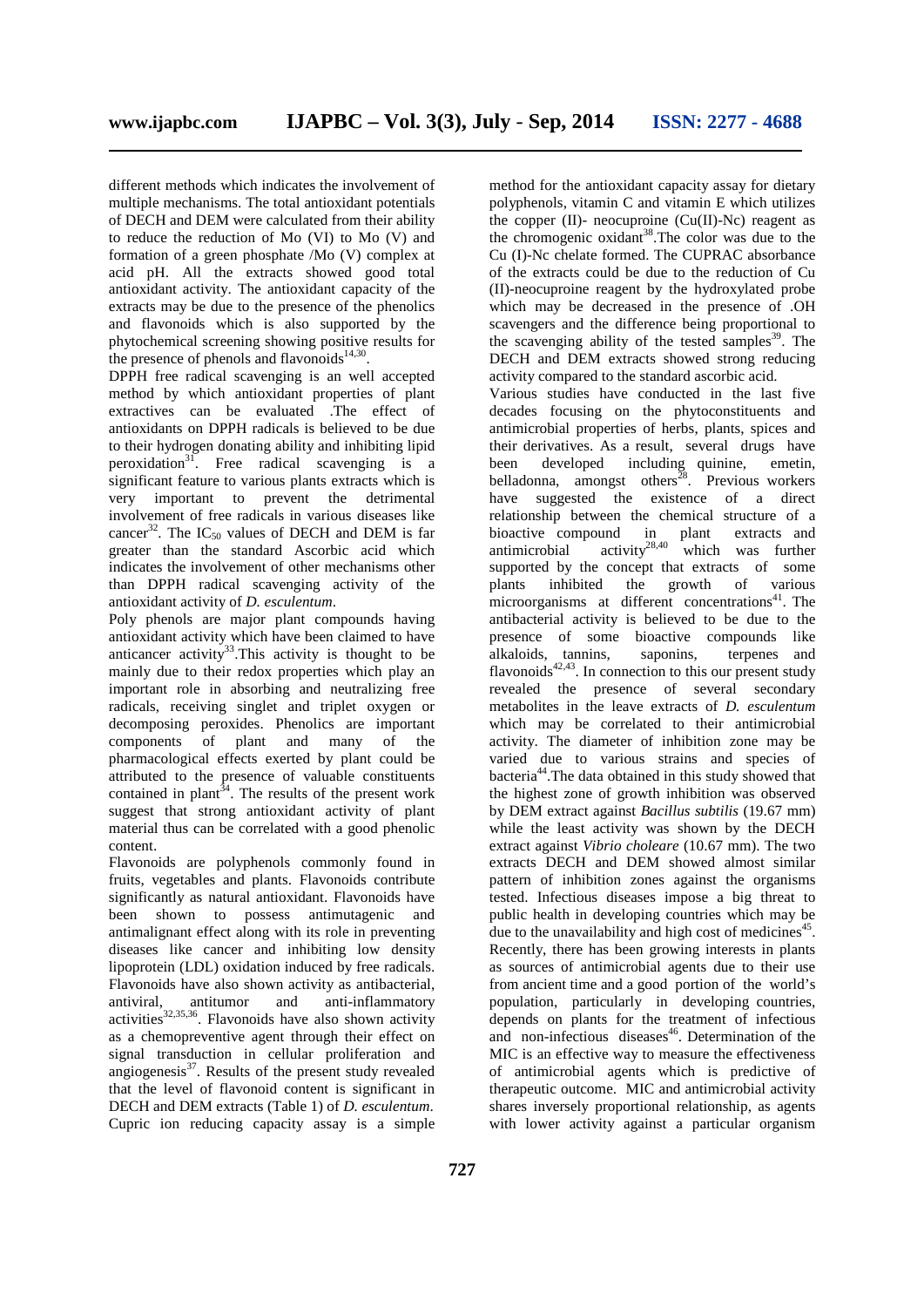usually gives higher MIC, while a highly reactive agent gives lower MICs. The MIC values of the DECH and DEM extracts of the leaves of *D. esculentum* are shown in Table 4. The MIC values are in the range of 1.6 mg/ml to 12.5 mg/ml. The highest concentration required to inhibit the growth was 12.5 mg/ml for both DECH and DEM against *Klebsiella pneumoniae*. The lowest concentration to inhibit the growth was 1.6 mg/ml for *Bacillus subtilis* and *Salmonella typhimurium* by the DEM extract. It can be seen from the table that the MIC values for DECH and DEM extracts followed similar pattern. In this study, the MIC values also support the results obtained in the antibacterial screening. Conventional antibiotics records the MIC values in the range of 0.01 - 10  $\mu$ g/ml<sup>28</sup> which are in a pure form, on the contrary the crude plant extracts of the present work may contain some sort of impurities that may be inert and do not have any antibacterial activities.

The brine shrimp lethality represents a rapid, inexpensive and simple bioassay for testing plant extracts bioactivity which in most cases correlates reasonably well with cytotoxic and anti-tumor properties<sup>47</sup>. In the present study the brine shrimp lethality of DECH and DEM extracts of *D. esculentums* was determined .The LC*<sup>50</sup>* values of the extracts and standard anticancer drug Vincristine Sulphate are given in Table 6. Both of the extracts showed strong cytotoxic activity compared to the standard. The degree of lethality was found to be directly proportional to the concentration of the extract. Highest rates of mortalities took place at a concentration of 500  $\mu$ g/ml whereas least mortalities were observed at 1  $\mu$ g/ml concentration (Figure 2). The  $LC_{50}$  values of the plant extracts were obtained by plotting the percentage of the shrimp nauplii killed against the concentrations of the extracts and the best fit line was obtained from the data by means of regression analysis. This significant lethality of plant extracts to brine shrimp is an indicative of the

presence of potent cytotoxic components which warrants further investigation. The brine shrimp lethality bioassay can detect a board spectrum of bioactive principles in crude samples for the frontline screening. This method is very useful and has been used in predicting cytotoxic and antitumor activity of extracts<sup>48</sup>.The phytochemicals present in the extracts such as alkaloids, steroids may be responsible for the cytotoxic activity of extracts<sup>49</sup>. The cytotoxic activity of DECH and DEM extracts further supports the antibacterial activity of the extracts.

#### **CONCLUSION**

The findings of this study highlighted several novel aspects of *D. esculentum* derived extracts with regard to their antioxidant, antimicrobial and cytotoxic effects. The present study indicated that the leaf extracts of *D. esculentum* possesses significant antimicrobial activity and cytotoxic activity. Moreover the antioxidant potential of the plant in case of total antioxidant activity, flavonoid content and cupric ion reducing capacity exhibited strong antioxidant activity. It is evident that the leaf of *D. esculentum* can be used as a natural antioxidant, antimicrobial and cytotoxic agent. However further investigation is required to isolate and characterize the active chemical constituents responsible for the given activities.

# **ACKNOWLEDGEMENTS**

We are grateful to Head, Department of Pharmacy, Primeasia University and Dr. Md. Sohel Rana, Professor, Department of Pharmacy, Jahangirnagar University for their permission to use the facility of laboratories for this research work. We are also grateful to Mohammad Zafar Imam, Senior lecturer, Department of Pharmacy, Stamford University Bangladesh for his valuable advice to improve the writing of the manuscript.

| Extract     | Carbohydrate | Glycoside | Saponin | Steroid | <b>Alkaloid</b> | Glucoside | Tanin | <b>Flavonoid</b> |
|-------------|--------------|-----------|---------|---------|-----------------|-----------|-------|------------------|
| <b>DECH</b> |              | $^+$      | $^+$    | $^{+}$  |                 |           |       |                  |
| <b>DEM</b>  |              | $^+$      | $^+$    |         |                 |           |       |                  |

**Table 1 Results of phytochemical screening of DECH and DEM extracts of** *D. esculentum.*

'+ve' sign indicates the presence and '–ve' sign indicates the absence.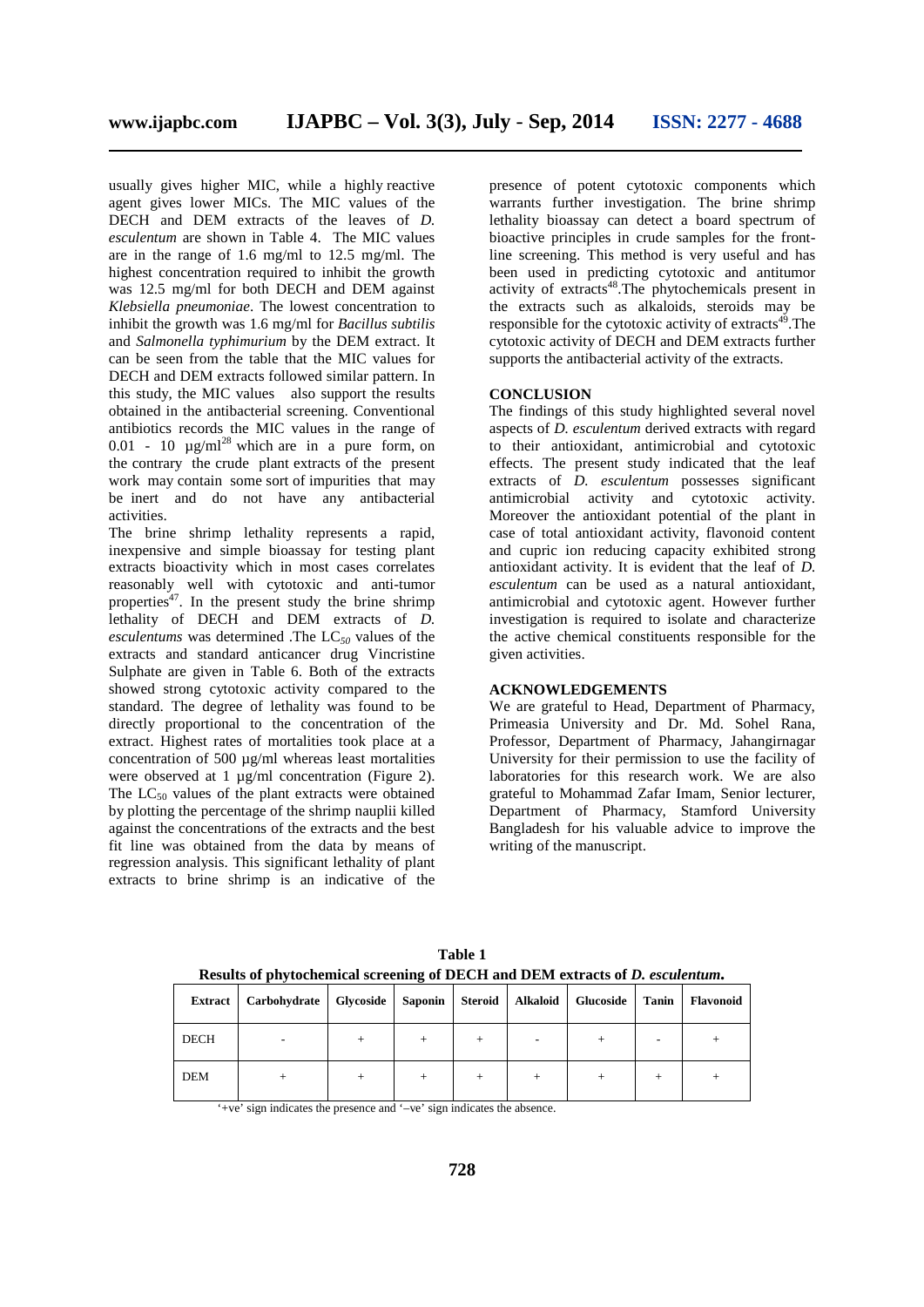**Table 2**

# **Total amount of plant phenolics, flavonoids and total antioxidant capacity** *of* **DECH and DEM of** *D.*

*esculentum.*

| <b>Extracts</b> | <b>Total phenol</b><br>$(in \, mg/g \, , Gallic \, acid \, equivalents)$ | <b>Total flavonoid</b><br>(in mg/g, Quercetin equivalents) | Total antioxidant<br>(in mg/g, Ascorbic acid equivalents) |  |
|-----------------|--------------------------------------------------------------------------|------------------------------------------------------------|-----------------------------------------------------------|--|
| <b>DECH</b>     | 20.11                                                                    | $137.45 \pm 11.54$                                         | $207.41 + 2.62$                                           |  |
| <b>DEM</b>      | 45.29                                                                    | $161.17 \pm 12.63$                                         | $181.94 \pm 5.89$                                         |  |

\*Results are expressed as mean of duplicate experiments ± SD (standard deviation)

| Table 3                                                                            |  |  |  |  |  |  |  |  |
|------------------------------------------------------------------------------------|--|--|--|--|--|--|--|--|
| DPPH radical scavenging activity of DECH and DEM extracts of <i>D. esculentum.</i> |  |  |  |  |  |  |  |  |
|                                                                                    |  |  |  |  |  |  |  |  |

| <b>Extracts</b> | $IC_{50} (\mu g/mL)$ |
|-----------------|----------------------|
| DECH            | 95669.52             |
| DEM             | 5907.53              |
| Ascorbic Acid   | 13.76                |

**Table 4 Antimicrobial activity of DECH and DEM extracts of** *D. esculentum* **using disk diffusion method.**

|                          | Diameter of inhibition Zone in mm scale |                    |                    |  |  |
|--------------------------|-----------------------------------------|--------------------|--------------------|--|--|
| <b>Test organisms</b>    | Azithromycin                            | <b>DECH</b>        | <b>DEM</b>         |  |  |
|                          | $(30 \mu g/disc)$                       | $(300 \mu g/disc)$ | $(300 \mu g/disc)$ |  |  |
| Escherichia coli         | 38                                      | $12.33 \pm 1.25$   | $13.67 \pm 2.05$   |  |  |
| Salmonella typhimurium   | 32                                      | $16.33 \pm 1.25$   | $16.67 \pm 1.70$   |  |  |
| <b>Bacillus subtilis</b> | 26                                      | $15.33 \pm 1.25$   | $19.67 \pm 1.25$   |  |  |
| Shigella boydii          | 28                                      | $14.67 \pm 0.94$   | $16.67 \pm 1.25$   |  |  |
| Vibrio cholerae          | 36                                      | $10.67 \pm 0.94$   | $13.33 \pm 0.47$   |  |  |
| Klebsiella pneumoniae    | 40                                      | $15.33 \pm 2.50$   | $15.33 \pm 2.50$   |  |  |
| Staphylococcus aureus    | 42                                      | $11.33 \pm 1.70$   | $11.3 \pm 1.25$    |  |  |
| Sarcina lutea            | 38                                      | $18.67 \pm 1.70$   | $14.67 + 2.05$     |  |  |

**\*Data expressed as mean ± SD of triplicate experiments.**

**Table 5**

# **Minimum inhibitory concentrations (MIC) of DECH and DEM extracts of** *D. esculentum.*

| <b>Test organisms</b>  | Minimum inhibitory concentrations (MIC) (mg/ml) |            |  |  |  |
|------------------------|-------------------------------------------------|------------|--|--|--|
|                        | <b>DECH</b>                                     | <b>DEM</b> |  |  |  |
| Escherichia coli       | 6.3                                             | 3.2        |  |  |  |
| Salmonella typhimurium | 6.3                                             | 1.6        |  |  |  |
| Bacillus subtilis      | 3.2                                             | 1.6        |  |  |  |
| Shigella boydii        | 3.2                                             | 3.2        |  |  |  |
| Vibrio cholerae        | 3.2                                             | 3.2        |  |  |  |
| Klebsiella pneumoniae  | 12.5                                            | 12.5       |  |  |  |
| Staphylococcus aureus  | 6.3                                             | 6.3        |  |  |  |
| Sarcina lutea          | 3.2                                             | 3.2        |  |  |  |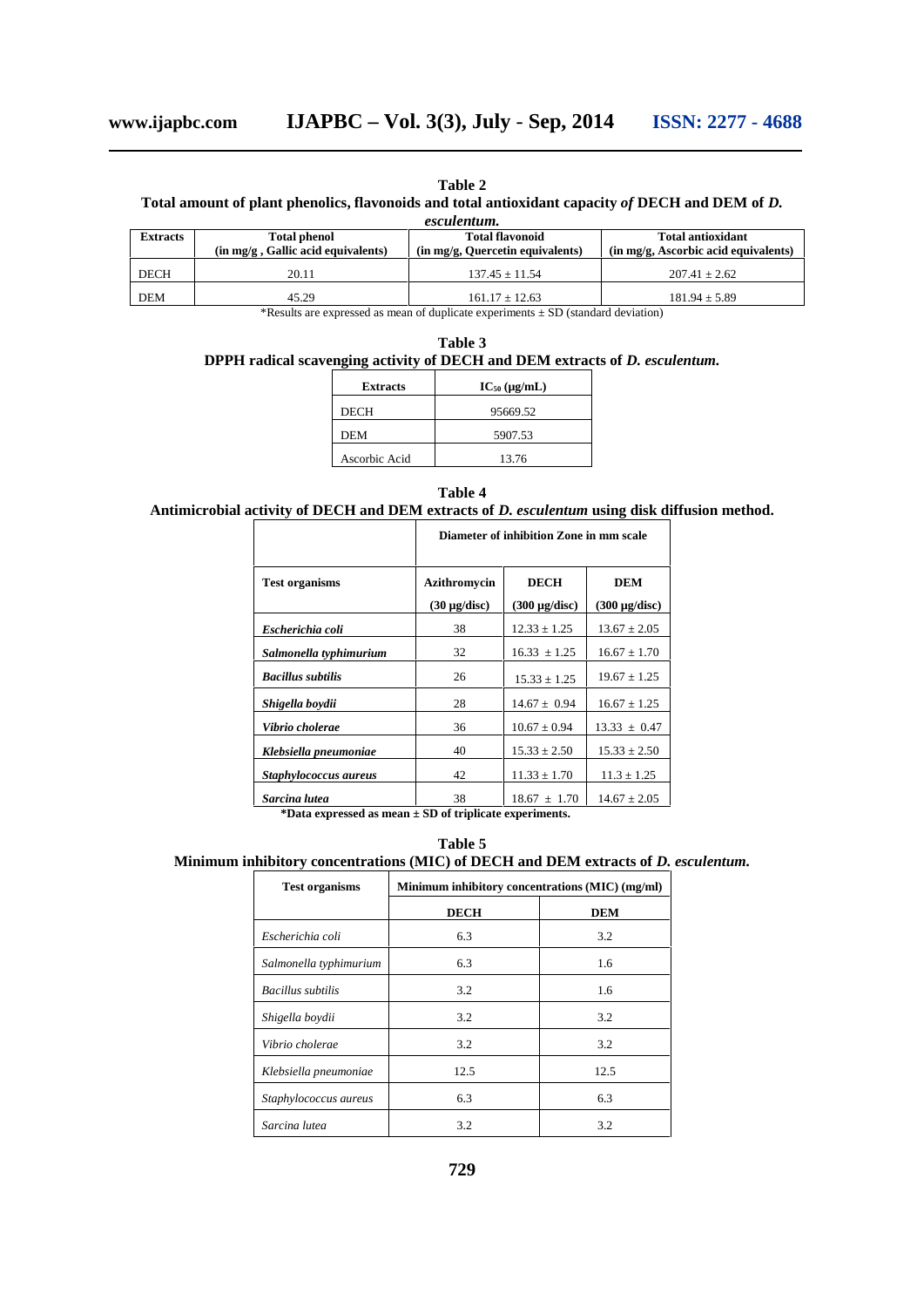**Table 6 Effects of DECH and DEM extracts of** *D. esculentum* **on brine shrimp nauplii.**

| Conc. $(C)$  | Log C        | % Mortality<br>$LC_{50}$ (µg/ml) |              |             |            | <b>Vincristine Sulfate</b> |         |             |                   |         |      |      |      |    |      |
|--------------|--------------|----------------------------------|--------------|-------------|------------|----------------------------|---------|-------------|-------------------|---------|------|------|------|----|------|
| $(\mu g/ml)$ |              | <b>DECH</b>                      | <b>DEM</b>   | <b>DECH</b> | <b>DEM</b> | Conc $(C)$ ( $\mu$ g/ml)   | Log C   | % Mortality | $LC_{50}$ (µg/ml) |         |      |      |      |    |      |
| $\mathbf{1}$ | $\mathbf{0}$ | $\mathbf{0}$                     | $\mathbf{0}$ | 1.87        | 1.62       | 0.08                       | $-1.11$ | 20          |                   |         |      |      |      |    |      |
| 5            | 0.7          | $\tau$                           | 7            |             |            |                            |         | 0.16        | $-0.81$           | 30      |      |      |      |    |      |
| 10           | $\mathbf{1}$ | 10                               | 10           |             |            |                            | 0.31    | $-0.51$     | 40                |         |      |      |      |    |      |
| 20           | 1.3          | 13                               | 13           |             |            |                            |         |             | 0.63              | $-0.21$ | 50   |      |      |    |      |
| 50           | 1.7          | 17                               | 17           |             |            |                            |         |             |                   |         | 1.25 | 0.10 | 60   |    |      |
| 100          | 2            | 20                               | 20           |             |            |                            |         |             |                   |         |      | 2.5  | 0.40 | 80 | 0.66 |
| 200          | 2.3          | 23                               | 23           |             |            |                            |         |             |                   |         | 5    | 0.70 | 90   |    |      |
| 500          | 2.7          | 27                               | 27           |             |            |                            | 10      | 1           | 100               |         |      |      |      |    |      |
|              |              |                                  |              |             |            |                            | 20      | 1.30        | 100               |         |      |      |      |    |      |



**Cupric ion reducing capacity of DECH and DEM extracts of** *D. esculentum***.**



**Figure 2**

**% Mortality of DECH and DEM extracts of** *D. esculentum* **in Brine shrimp lethality bioassay**.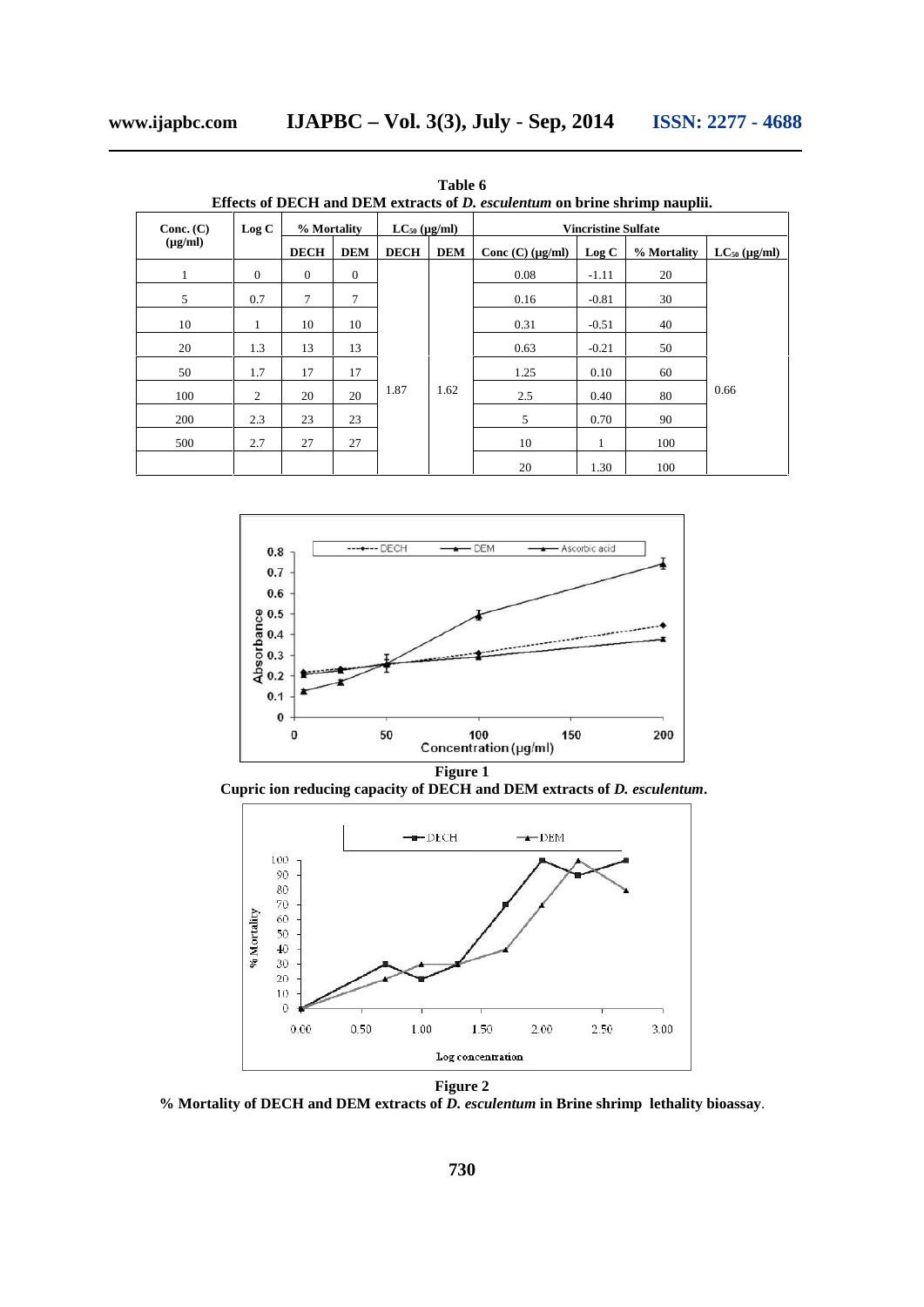#### **REFERENCES**

- 1. Ruiz RMM, Trujanob MEZ, Campos MD. Synergistic interactions between the antinociceptive effect of Rhodiolarosea extract and B vitamins in the mouse formalin test. Phytomed. 2013; 20 : 1280-1287.<br>2. Marceti M, Bozi D, Mile
- M, Bozi D, Milenkovi M, Malesevi N, Radulovi S and Kovacevi N.<br>Antimicrobial, antioxidant and anti-Antimicrobial, antioxidant and inflammatory activity of young shoots of the smoke tree, *Cotinus coggygria Scop*. Phytother Res*.* 2013; 27: 1658–1663.
- 3. Ames BN. Dietary carcinogens and anticarcinogens-oxygen radicals and degenerative diseases. Sci. 1983; 221: 1256- 1264.
- 4. Horton JW. Free radicals and lipid peroxidation mediated injury in burn trauma: the role of antioxidant therapy. Toxicol. 2003; 189: 75-88.
- 5. Halliwell B. Reactive species and antioxidants. Redox biology is a fundamental theme of aerobic life. Plant Physiol. 2006; 141 (2): 312–322.
- 6. Roessner A, Kuester D, Malfertheiner P, Schneider-Stock R. Oxidative stress in ulcerative colitis-associated carcinogenesis. Patho Res Pract. 2008; 204(7): 511–524.
- 7. Ziech D, Anestopoulos I and Hanafi R. Pleiotrophic effects of natural products in ROS-induced carcinogenesis: The role of plant-derived natural products in oral cancer chemoprevention. Cancer Lett. 2012; 327: 16– 25.
- 8. Santangelo C, Varì R, Scazzocchio B, Di Benedetto R, Filesi C, Masella R. Polyphenols, intracellular signalling and inflammation. Ann Ist Super Sanita. 2007; 43: 394–405.
- 9. Anderson DK, Hall ED, Kumar R, Fong V, Endrinil LMS and Sani HA. Determination of total antioxidant activity in three types of local vegetables shoots and the cytotoxic effect of their ethanol extracts against different cancer cell lines. Asia Pacific J Clin Nutr. 2003; 12( 3): 292-29.
- 10. Seal T. Antioxidant activity of some wild edible plants of Meghalaya state of India: A comparison using two solvent extraction systems. Int J Nutr Metabol.2012; 4(3): 51-56.
- 11. Kaushik A, Kaushik J, Das A, Gemal S and Gaim D. Preliminary studies on antiinflammatory activities of *diplazium esculentum* in experimental animal models. Int J Phar Sci Res*.* 2011; 2(5): 1251-1253.
- 12. Lense O. Biological screening of selected traditional medicinal plants species utilized by local people of Manokwari, West Papua Province. Nus Biosci. 2011; 3(3): 145-150.
- 13. Upreti K, Jalal JS, Tewari LM, Joshi GC, Pangtey YPS and Tewari G. Ethnomedicinal uses of Pteridophytes of Kumaun Himalaya, Uttarakhand, India. J Am Sci. 2009; 5(4):167- 170.
- 14. Kaushik A, Jijta C, Kaushik JJ, Zeray R, Ambesajir A and Beyene L. FRAP (Ferric reducing ability of plasma) assay and effect of *Diplazium esculentum* (Retz) Sw. (a green vegetable of North India) on central nervous system. Indian J Nat Prod Res. 2012; 3(2): 228-231
- 15. Kagyung R, Gajurel PR, Rethy P and Shing B. Ethomedicinal plant used for gastro-intestinal disease by Adi tribes of dehang-debang Biosphere Reserve in Arunachal Pradesh. Ind J Trad Knowledge. 2010; 9(3): 496-501.
- 16. Ravikiran G, Elumalai A, Eswaraiah MC, Naresh V. An annual review on antiinflammatory medicinal plants. Int J Phyto. 2011; 5(5): 508-206.
- 17. Rahmat A, Kumar V, Fong LM, Endrini S and Sani HA. Determination of total antioxidant activity in three types of local vegetables shoots and the cytotoxic effect of their ethanolic extracts against different cancer cell lines. Asia Pac J Clin Nutr. 2003; 12 (3): 308- 311.
- 18. Amit S, Farswan Mamta Singh FM. *In-Vitro* Anthelmintic Activity of *Diplazium esculentum* (Retz.) Swiss Rhizome Extract. J Phar Phyto. 2012; 1 (4 ): 84.
- 19. Ullah MO, Haque M, Urmi KF, Zulfiker AH, Anita ES, Begum M and Hamid K. Anti bacterial activity and brine shrimp lethality bioassay of methanolic extracts of fourteen different edible vegetables from Bangladesh. Asian Pacific J Trop Biomed. 2013; 3(1): 1-7
- 20. Parekh J, Chanda S. *In vitro* antimicrobial activity of *Trapa natans L. fruit rind* extracted in different solvents. Afr. J. Biotechnol. 2007; 6(16): 1905-1909.
- 21. Ghani A. Medicinal Plants of Bangladesh. 2nd ed*.* The Asiatic Society of Bangladesh. 2003: 415, 500-505.
- 22. Singelton VR, Orthifer R, Lamuela-Raventos RM. Analysis of total phenols and other oxidation substrates and antioxidants by means of Folin-Ciocalteu reagent. Meth Enzymol. 1999; 299: 152-178.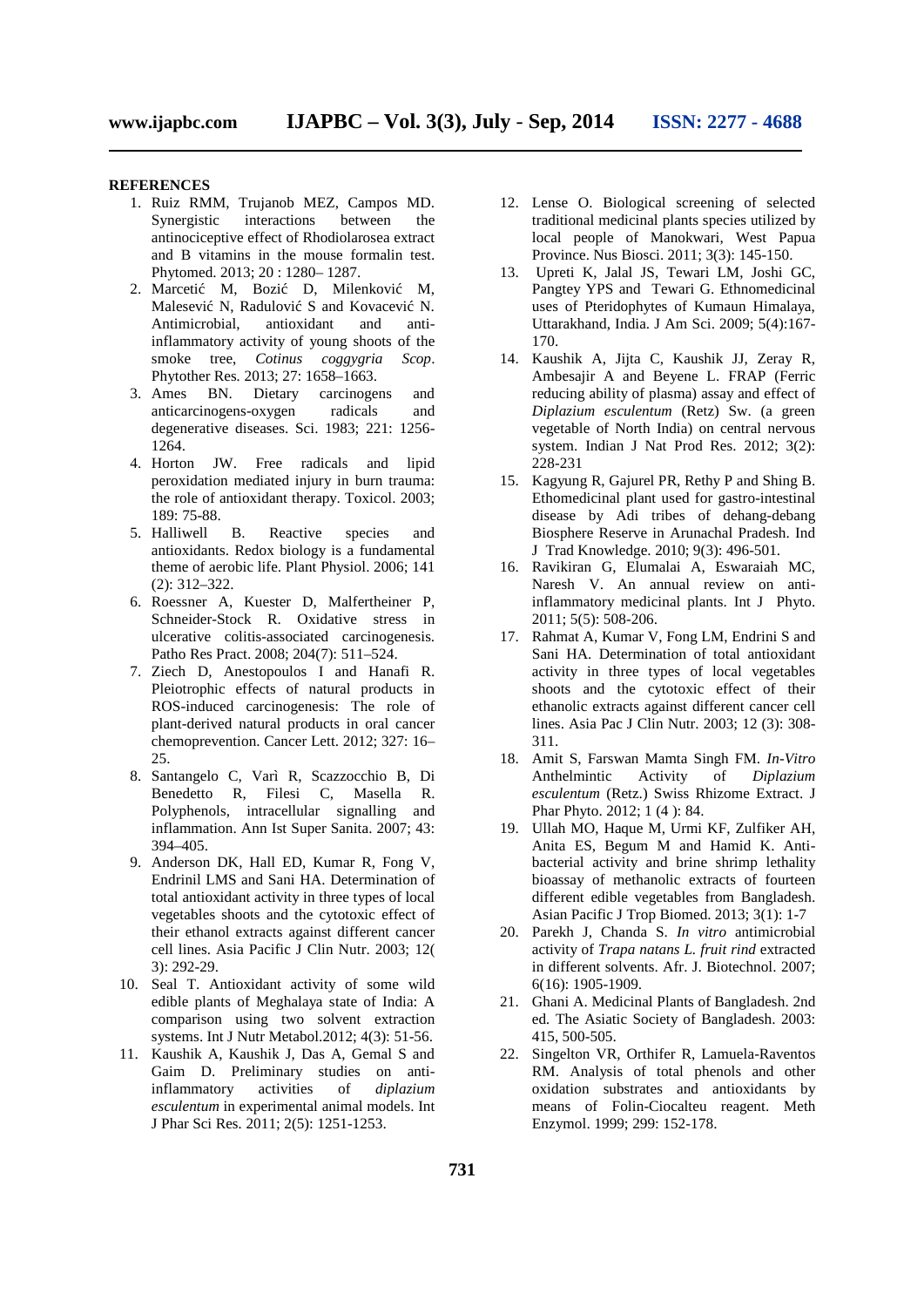- 23. Chang, C, Yang M, Wen H and Chern J. Estimation of total flavonoid content in propolis by two complementary colorimetric methods. J. Food Drug Anala. 2002; 10: 178- 182.
- *24.* Prieto P, Pineda, M, and Aguilar M. Spectrophotometric quantitation of antioxidant capacity through the formation of a phosphomolybdenum complex: Specific application to the determination of vitamin E. Analyt. Bioche*.*1999; 269: 337- 341*.*
- 25. Braca A, Tommasi ND, Bari LD, Pizza C, Politi M, Morelli I. Antioxidant principles from *Bauhinia terapotensis.* J Nat Prod. 2001; 64: 892-895.
- 26. Resat A, Kubilay G, Mustafa O, Saliha EK. Total antioxidant capacity index for dietary polyphenols and vitamins C and E, using their cupric ion reducing capability in the presence of neocuproine: CUPRAC method. J Agr Food Chem. 2004; 52: 7970-7981.
- 27. Bauer AW, Kirby WMM, Sherris JC, Turck, M. Antibiotic susceptibility testing by a standardized single disc method. Am J Clin Pathol. 1966; 45: 493-496.
- 28. El-Mahmood AM. Antibacterial potential of crude leaf extracts of *Eucalyptus camaldulensis* against some pathogenic bacteria. Afr J Plant Sci. 2010; 4(6):202-209.
- 29. McLaughlin JL. Brine shrimp: a convenient general bioassay for active constituents. Planta Med. 1982; 45: 31-32.
- 30. Tawekijpokai J, Pimsamarn J. Determination of flavonoid content and antioxidant activity from ferns by ultrasonic extraction. TIChE International Conference 2011, Sp009
- 31. Choi HY, Jhun EJ, Lim BO. Application of flow injectionchemilumineacence to the study of radical scavenging activity in plants. Phytother Res. 2000; 14:250–253.
- 32. Islam S, Nasrin S, Khan MA, Hossain ASMS, Islam F, Khandokhar P, Mollah MNH, Rashid M, Sadik G, Rahman MAA, Alam AHMK. Evaluation of antioxidant and anticancer properties of the seed extracts of *Syzygium fruticosum* Roxb. growing in Rajshahi, Bangladesh. BMC Comp Alt Med. 2013; 13:142.
- 33. Lamoral-Theys D, Pottier L, Dufrasne F, Neve J, Dubois J, Kornienko A, Kiss R, Ingrassia L: Natural polyphenols that display anticancer properties through inhibition of kinase activity. Curr Med Chem. 2010; 17:812–825.
- 34. Yang JH, Lin HC, Mau JL. Antioxidant properties of several commercial mushrooms. Food Chem. 2002; 77: 229-235.
- 35. Sellappan S, Casimir C. Flavonoids and antioxidant activity of Georgia grown Vidalia onions. J Agri Food Chem.2002; 50(19): 5338-5342.
- 36. Fotsis T, Pepper MS, Aktas E, Breit S, Rasku S, Adlercreutz H. Flavonoid, dietary-derived inhibitors of cell proliferation and in vitro angiogenesis. Can Res.1997; 57:2916–2921.
- 37. Wagner H, Geyer B, Yoshinobu K, Govind SR. Coumestans as the main active principles of liver drugs Eclipta alba and Wedelica calendulaceae. Planta Med. 1986; 5:370–372.
- 38. Apak R, Guluc K, Ozyurek M, Karademir SE. Mechanism of antioxidant capacity assays and the CUPRAC (cupric ion reducing antioxidant capacity) assay. Microchimica Acta. 2008; 160: 413-419.
- 39. Bektasoglu B, Celik SE, Ozyurek M, Guclu K and Apak R. Novel hydroxyl radical scavenging antioxidant activity assay for water-soluble antioxidants using a modified CUPRAC method. Biochem. Biophys. Res. Commun. 2006; 345:1194–1200.
- 40. El-Mahmood AM, Ameh JM. *In-vitro* antibacterial activity of *Parkia biglobosa* (Jacq) root, bark extract against some microorganisms associated with Urinary tract infections. Afr. J. Biotechnol*.* 2007; 6(11): 195-200.
- 41. El-Mahmood AM, Doughari JH, Chanji FJ. *In-vitro* antibacterial activities of crude extracts of *Nauclea latifolia* and *Daniella oliveri.* Sci. Res. Essay. 2008; 3(3): 102-105.
- 42. Dash BK, Sen MK, Alam K, Hossain K Islam R,Banu NA, Rahman S, Jamal AHM. Antibacterial activity of Nymphaea nouchali (Burm. f) flower. Ann Clin Microb Antimicrob. 2013; 12:27
- 43. Karou D, Savadogo A, Canini A, Yameogo S, Montesano C, Simpore J, Colizzi V, Traore AS. Antibacterial activity of alkaloids from *Sida acuta*. Afr J Biotechnol. 2006; 5(2): 195- 200.
- 44. Radfar M, Sudarshana M, Kavitha H, Satish S, Niranjan M. Evaluation of antibacterial and antifungal activity of root and root callus extracts of *Trianthema decandra* L. Afr J Biotechnol. 2012; 11(2):510-515.
- 45. Ayoola GA, Coker HAB, Adesegun SA, Adepoju-Bello AA, Obaweya K, Ezennia EC, Atangbayila TO. Phytochemical Screening